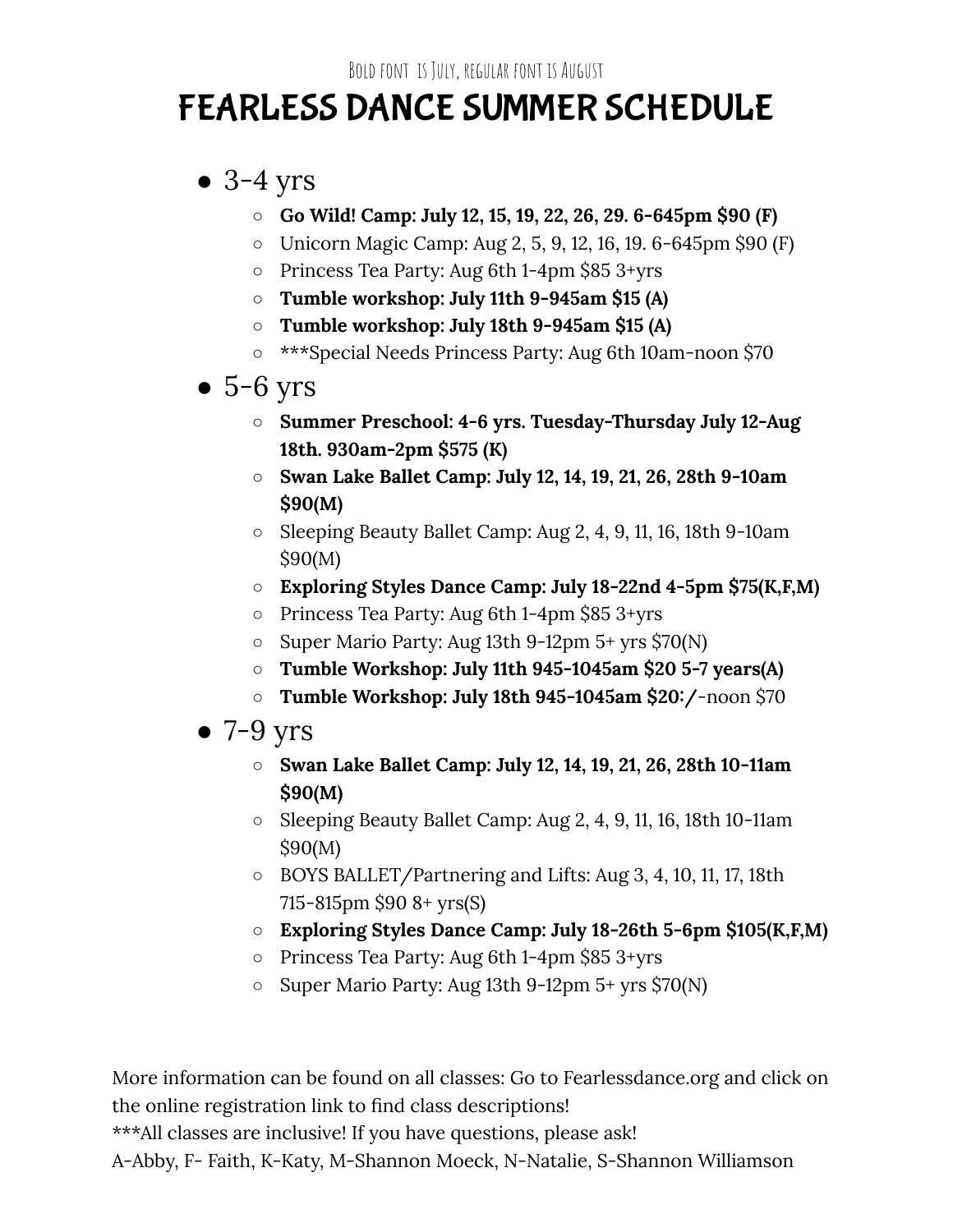# FEARLESS DANCE SUMMER SCHEDULE

- **○ Tumble Workshop: July 11th 1045-1145am \$20 8+yrs(A)**
- **○ Tumble Workshop: July 18th 1045-1145am \$20 8+yrs(A)**
- \*\*\*Special Needs Princess Party: Aug 6th 10am-noon \$70

#### $\bullet$  10-12 yrs

- **○ Exploring Styles Dance Camp: July 18-26th 6-7pm \$105(K,F,M)**
- **○ Ballet technique/pre-pointe workshop: M, W, Thur, July 11- Aug 18th 5-630pm \$300 10+yrs (S,M)**
- \*\*\*Special Needs Princess Party: Aug 6th 10am-noon \$70
- Princess Tea Party: Aug 6th 1-4pm \$85 3+yrs
- BOYS BALLET/Partnering and Lifts: Aug 3, 4, 10, 11, 17, 18th 715-815pm \$90 8+ yrs (S)
- Super Mario Party: Aug 13th 9-12pm 5+ yrs \$70(N)
- **○ Tumble Workshop: July 11th 1045-1145am \$20 8+yrs(A)**
- **○ Tumble Workshop: July 18th 1045-1145am \$20 8+yrs(A)**
- Hip Hop Workshop: Aug 13th 4-6pm \$25(K)
- Teens
	- **○ Exploring Styles Dance Camp: July 18-26th 7-8pm \$105 (K,F,M)**
	- **○ Ballet technique/pre-pointe workshop: M, W, Thur, July 11- Aug 18th 5-630pm \$300 10+yrs (S,M)**
	- **○ Pointe (only girls already on Pointe) M, W, Thur, July 11- Aug 18th 630-715pm \$200(S,M)**
	- BOYS BALLET/Partnering and Lifts: Aug 3, 4, 10, 11, 17, 18th 715-815pm \$90 8+ yrs (S)
	- **○ Tumble Workshop: July 11th 1045-1145am \$20 8+yrs(A)**
	- **○ Tumble Workshop: July 18th 1045-1145am \$20 8+yrs(A)**
	- Hip Hop Workshop: Aug 13th 6-8pm \$25(K)
	- **○ Technique and Improv: July 29th 5-7pm \$25(K)**
	- Technique and Improv: Aug 20th 5-7pm \$25(K)
	- \*\*\*Special Needs Princess Party: Aug 6th 10am-noon \$70

More information can be found on all classes: Go to Fearlessdance.org and click on the online registration link to find class descriptions! \*\*\*All classes are inclusive! If you have questions, please ask! A-Abby, F- Faith, K-Katy, M-Shannon Moeck, N-Natalie, S-Shannon Williamson